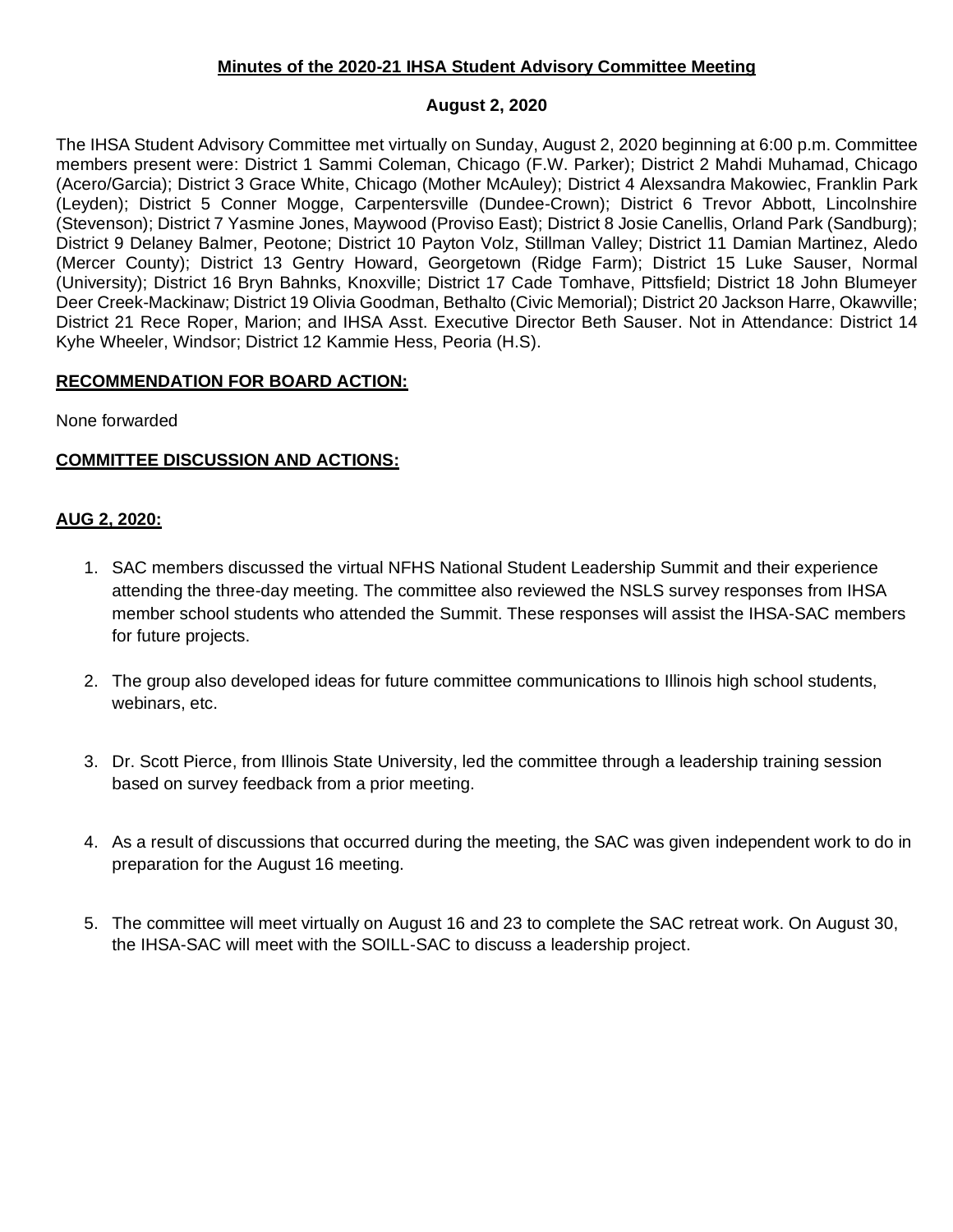6. **Small Group Assignments for 2020-21**. **(**Names in **bold** are liaisons to the IHSA Office)

#### **Northwest:**

District 1 Sammi Coleman, F.W. Parker District 4 Alexsandra Makowiec, Northlake (Leyden) District 5 Connor Mogge, Dundee-Crown District 6 Trevor Abbott, Stevenson **District 10 Payton Voltz, Stillman Valley** 

#### **Northeast:**

District 2 Mahdi Muhamad, Chicago (Acero/Garcia) **District 3 Grace White, Mother McAuley** District 7 Yasmine Jones, Proviso East District 8 Josie Canellis, Sandburg District 9 Delaney Balmer, Peotone

# **Central:**

District 11 Damian Martinez, Mercer Co. District 12 Kammie Hess, Peoria H.S. District 13 Gentry Howard, Georgetown-Ridge Farm **District 15 Luke Sauser, Normal (University))** District 16 Bryn Bahnks, Knoxville District 18 John Blumeyer, Deer Creek-Mackinaw

# **South:**

District 14 Levi Dickerson, Windsor District 17 Cade Tomhave, Pittsfield District 19 Olivia Goodman, Civic Memorial District 20 Jackson Harre, Okawville **District 21 Rece Roper, Marion**

# **Meeting Dates 2020-21:**

| Sunday, Aug. 16, 2020 SAC Retreat - Virtual Meeting- Part 2                    | $6:00 \text{pm} - 8:00 \text{pm}$ |
|--------------------------------------------------------------------------------|-----------------------------------|
| Sunday, Aug. 23, 2020 SAC Retreat - Virtual Meeting- Part 3                    | $6:00 \text{pm} - 8:00 \text{pm}$ |
| Sunday, Aug. 30, 2020 SAC Retreat - Virtual Meeting with SOILL representatives | $6:00 \text{pm} - 8:00 \text{pm}$ |
| Sunday, October Conference Check-in Call                                       | TBD                               |
| Sunday, November 22, 2020, Meeting @ IHSA Office                               | 6:00-8:00 pm                      |
| Sunday, December 20, 2020 Check-in Call                                        | 7:00-8:00 pm                      |
| Sunday, January Conference Check-in Call                                       | <b>TBD</b>                        |
| Sunday, January 31, 2021, Virtual Meeting                                      | <b>TBD</b>                        |
| Sunday, March Conference Check-in Call                                         | <b>TBD</b>                        |
| Sunday, April 18, 2021 Virtual Meeting                                         | <b>TBD</b>                        |

## **AUG 16, 2020:**

- 1. Special Olympics Illinois representatives: Jennifer Kelso and Kim Pehlke met with the committee. Plans are being made for the SAC and SOILL Youth Activity Council "Youth Leadership Certification" project
- 2. SAC member concerns: Seniors: Not getting the same senior year experiences as previous senior classes. Concerned about if the sports season will occur.